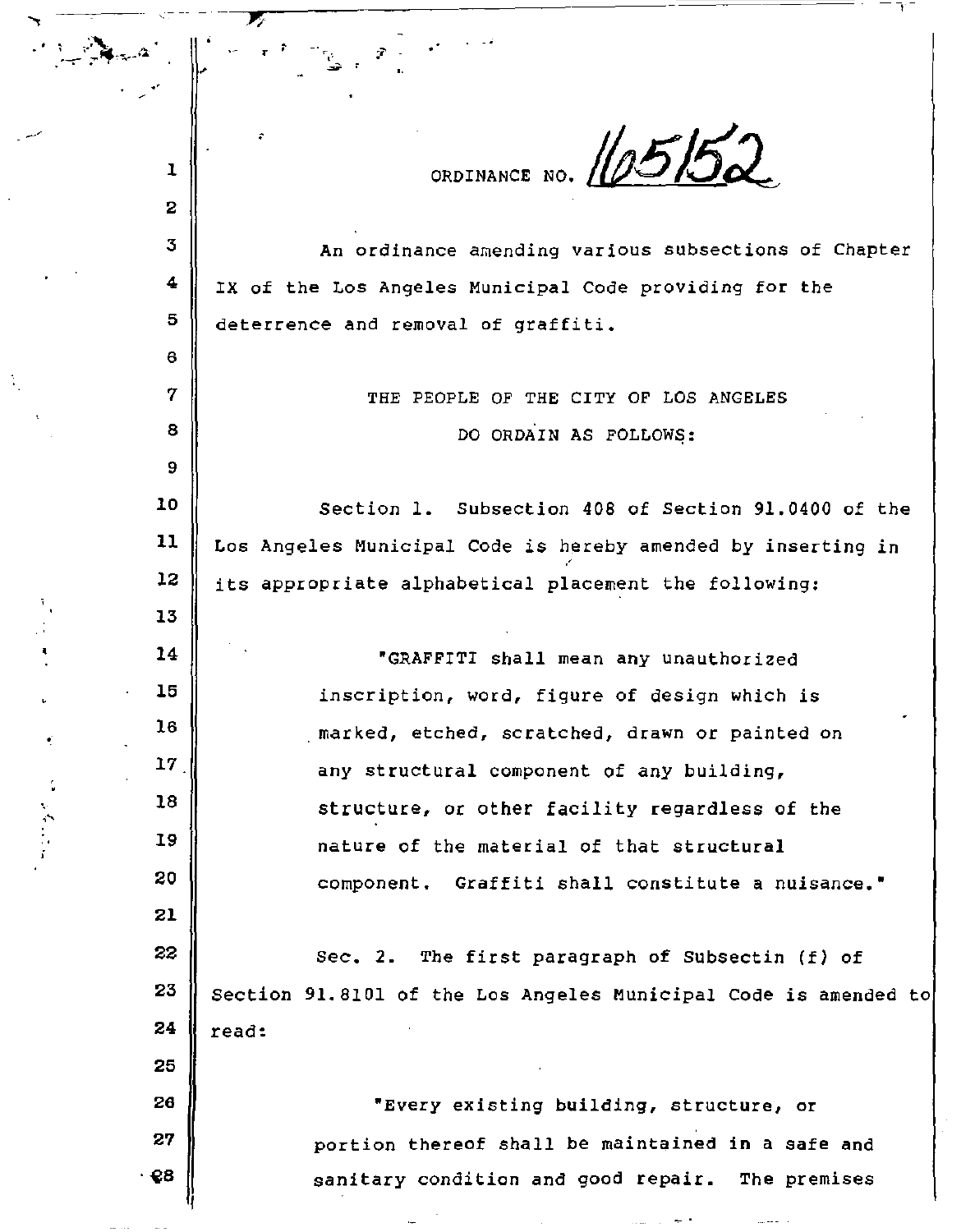| 1  | of every building or structure shall be                     |  |  |
|----|-------------------------------------------------------------|--|--|
| 2  | maintained in good repair and free from graffiti,           |  |  |
| 3  | debris, rubbish, garbage, trash, overgrown                  |  |  |
| 4  | vegetation or other similar material. The                   |  |  |
| 5  | following standards of safe and sanitary                    |  |  |
| 6  | condition and good repair are herein established."          |  |  |
| 7  |                                                             |  |  |
| 8  | Sec. 3. Subdivision 15 is hereby added to Subsection        |  |  |
| 9  | (f) of Section 91.8101 of the Los Angeles Municipal Code to |  |  |
| 10 | read as follows:                                            |  |  |
| 11 |                                                             |  |  |
| 12 | The exterior of all privately owned<br>"15.                 |  |  |
| 13 | buildings and fences shall be free from graffiti            |  |  |
| 14 | when such graffiti is visible from a public                 |  |  |
| 15 | street or alley."                                           |  |  |
| 16 |                                                             |  |  |
| 17 | Sec. 4. Section 91.8904 of the Los Angeles Municipal        |  |  |
| 18 | Code is hereby amended to read:                             |  |  |
| 19 |                                                             |  |  |
| 20 | "SEC. 91.8904. SPECIAL PROVISIONS FOR                       |  |  |
| 21 | FENCING VACANT PROPERTY, SECURING VACANT                    |  |  |
| 22 | BUILDINGS AND STRUCTURE, CLEANING PROPERTY AND              |  |  |
| 23 | REMOVING GRAFFITI.                                          |  |  |
| 24 |                                                             |  |  |
| 25 | It shall be unlawful for the owner or person                |  |  |
| 26 | in control of a parcel of land, to allow to exist           |  |  |
| 27 | a vacant building or structure which is open to             |  |  |
| 28 | unauthorized entry on such land. It shall also              |  |  |
|    | $-2-$                                                       |  |  |

 $\bullet$  .  $\bullet$  .  $\bullet$  .  $\bullet$  .  $\bullet$ 

..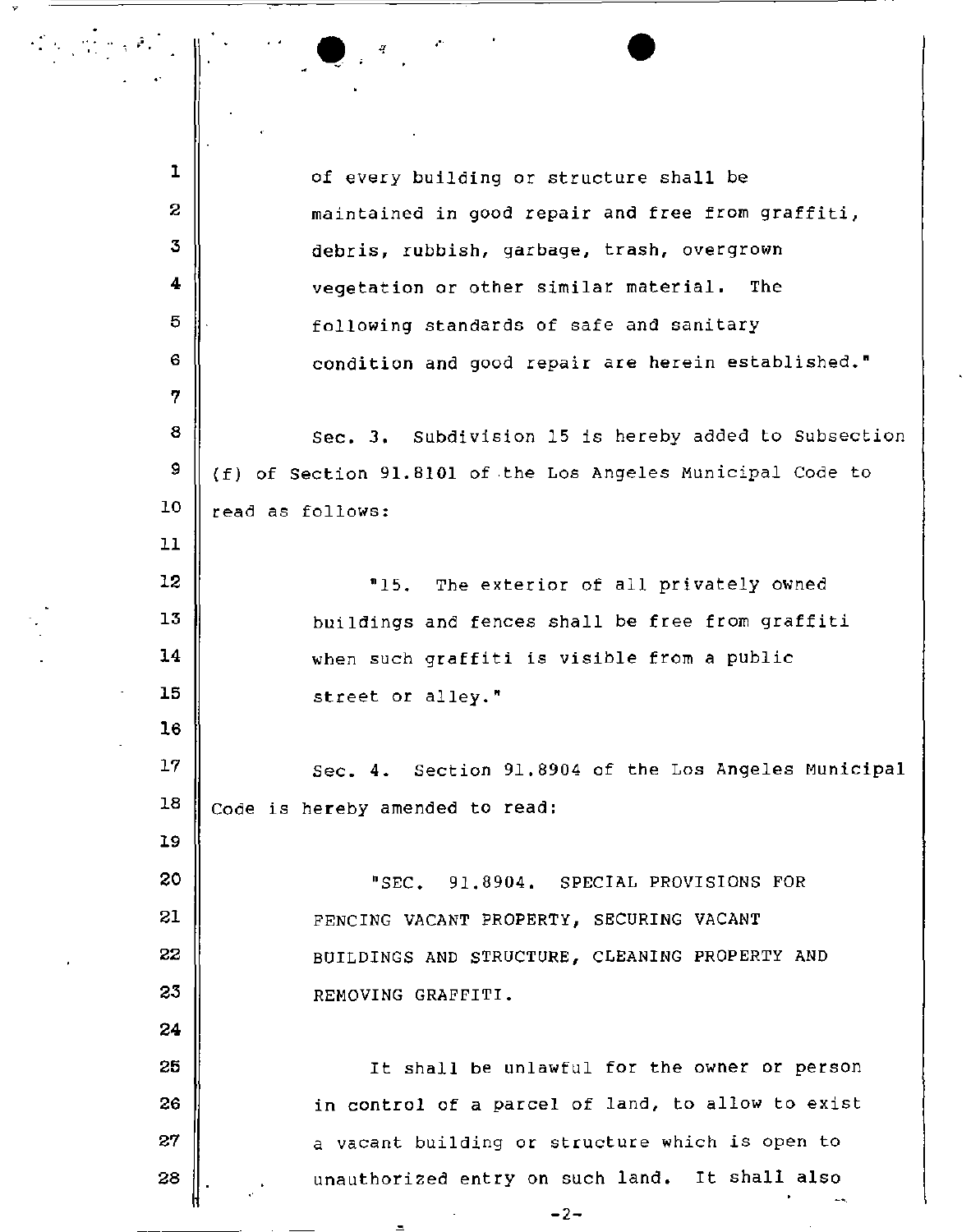be unlawful for the owner or person in control to permit the accumulation of trash, debris, vehicle parts, rubbish, excessive vegetation or other similar nuisance conditions on the parcel or in and around any building or structure located on the parcel. It shall also be unlawful for the owner or person in control to allow to exist any graffiti on a building or fence when such graffiti is visible from a public street or alley and, if after being notified by the Department that the *City* wishes to remove it, such owner or person refuses to consent to the removal of the graffiti by the City. The City shall only remove such graffiti, however, if the Department finds *it* to be obnoxious. The owner or person in control of a vacant building or structure which is partially or completely open to unauthorized entry shall secure all openings, accessible for entry from the exterior of the building or structure, with a minimum l/2 inch exterior grade plywood. The plywood shall have a positive connection to the building or structure using minimum 3/8 inch bolts which shall not be removable from the outside. The entire building or structure shall be securely maintained.

 $\bullet$  , and the set of  $\bullet$ 

 $\mathbf{r}$ 

'

1

2

3

4

5

6

7

8

9

10

11

12

13

14

15

16

17

18

19

20

21

22

23

24

25

26

27

28

owners, whose property is repeatedly used for dumping trash, debris, vehicle parts, rubbish

-3-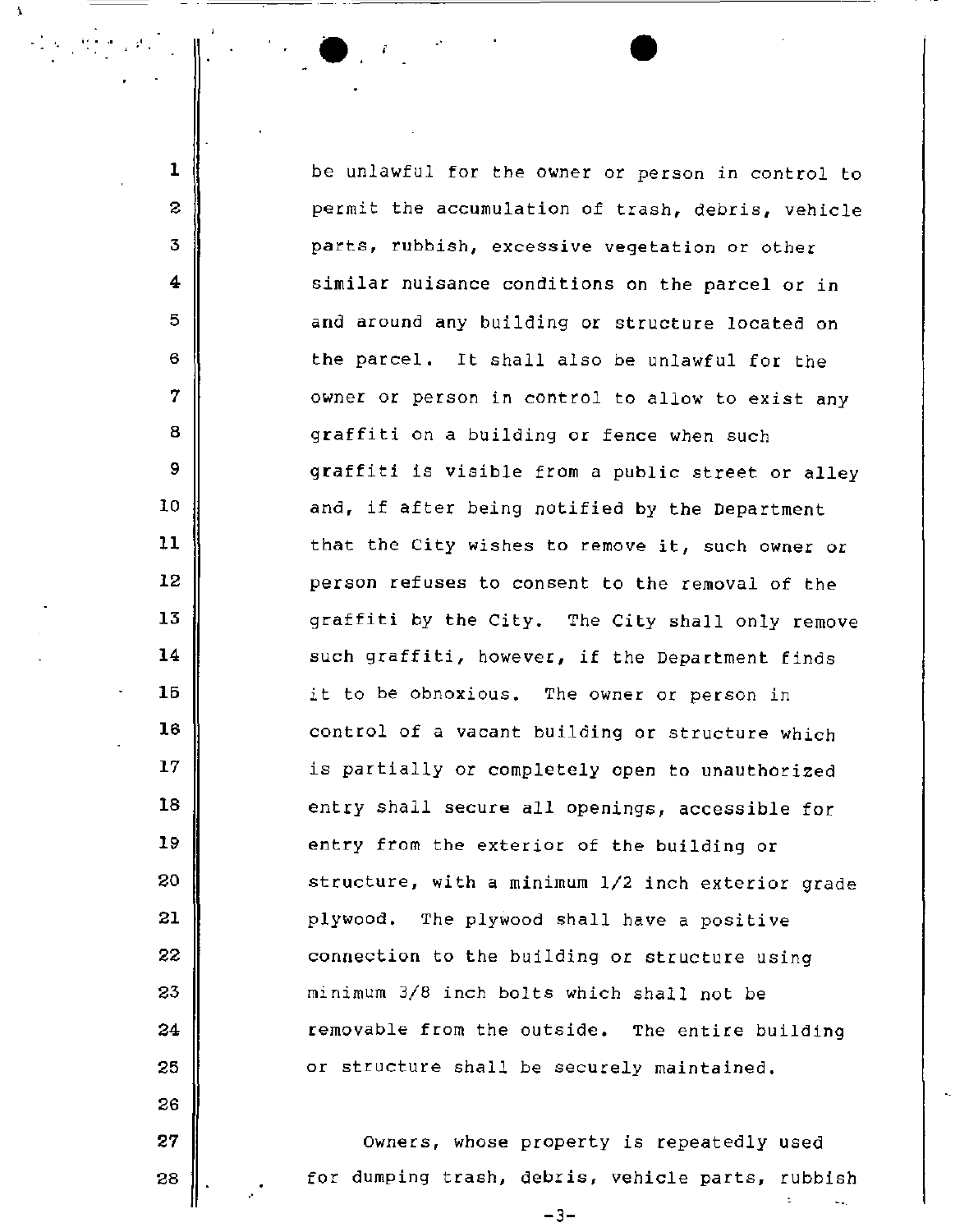or other similar nuisance conditions shall, upon order of the Department of Building and Safety, erect a maximum ten foot high unobstructed chainlink fence complete with lockable gates. The fence, once constructed, shall become the property of the owner of the property upon which it is constructed and, all structures on the property, including the fence shall be maintained in good repair. The property so fenced shall be conspicuously posted with a "No Dumping" sign made of incombustible material measuring at least 12 by 24 inches. Owners, whose property displays graffiti, shall completely remove the graffiti by washing, sandblasting or chemical treatment or shall completely and uniformly cover or otherwise obscure the graffiti with paint or other approved materials. Any person who fails to comply with this section is guilty of misdemeanor." 24 **||** Sec. 5. Section 91.8904.1 is hereby added to the 25 Los Angeles Municipal Code to read:

 $\bullet$ 

1

 $\mathcal{L} \in \mathcal{H}^1$  with

2

3

4

5

6

7

8

9

10

ll

12

13

14

15

16

17

18

19

20

21

22

23

26

27

28

-4-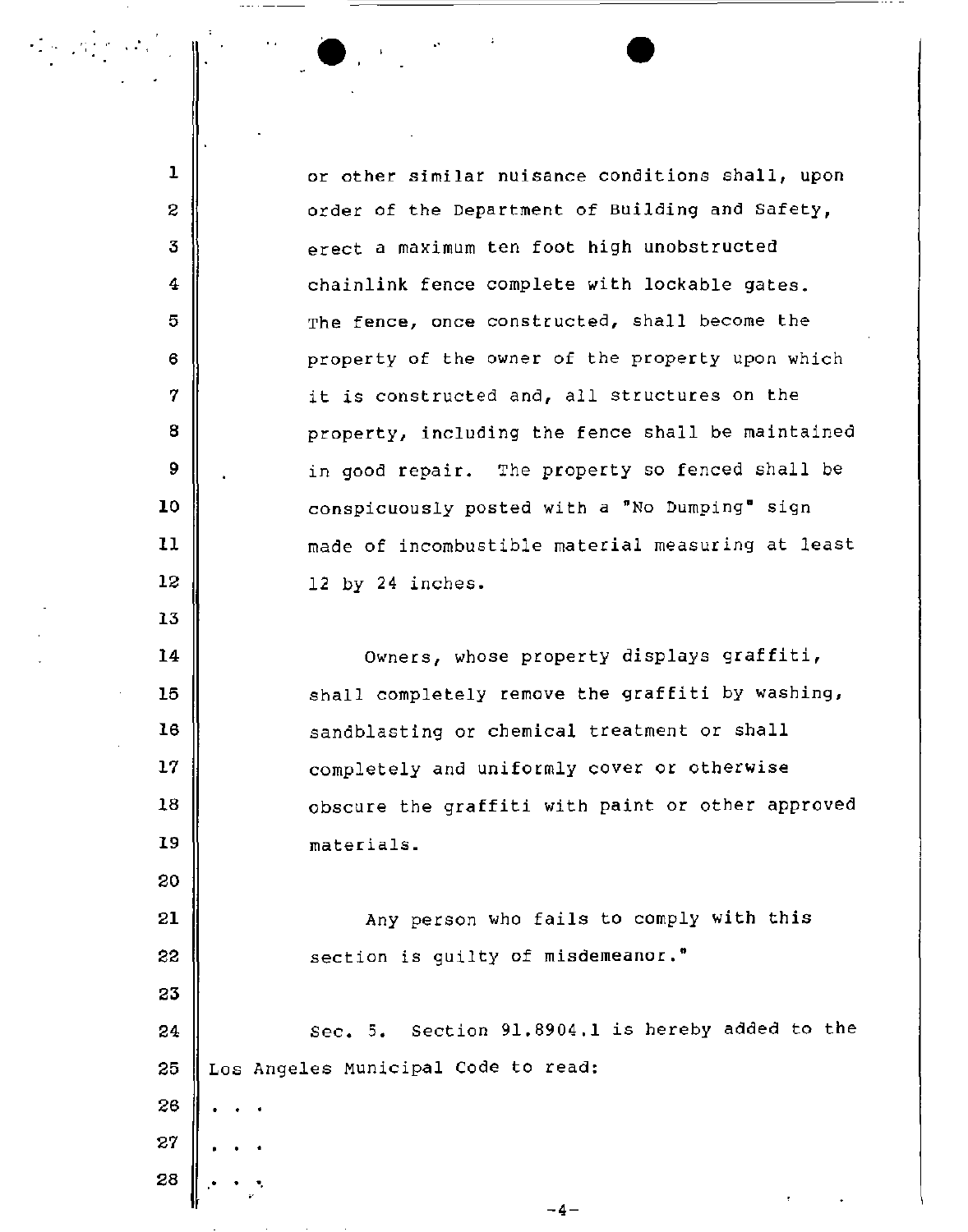"SEC. 91.8904.1. PROCEDURES FOR REMOVING GRAFFITI. A. Notification. The City Council finds that the maintenance of graffiti visible from a public street or alley prohibited under Section 91.8904 of the Municipal Code constitutes a public nuisance. If the property'owner or person in control consents to the removal of the graffiti, the City may enter upon the property and remove such graffiti. If such a condition exists and the owner or person *in* control refuses to consent to the removal of the graffiti, the Department of Building and Safety may issue an order by certified mail, return receipt requested, to the owner as shown on the first equalized assessment roll *to* abate *this* condition. A copy of the order shall also be posted on the subject property. The order shall give a maximum of 15 days from the date the notice was mailed to perform the work.

..

1

'

2

3

4

5

6

7

8

9

10

11

12

13

14

15

16

17

.18

19

20

21

22

23

24

25

26

27

28

The notice shall further state that if the nuisance is not abated by the date specified on the order (1) the City, or its contractor, may enter upon the parcel of land and remove or. otherwise eliminate or abate the nuisance; and (2} that upon completion of such work the cost thereof, including administrative costs, may become a special assessment against that parcel; and (3) that upon confirmation of the assessment

 $-5-$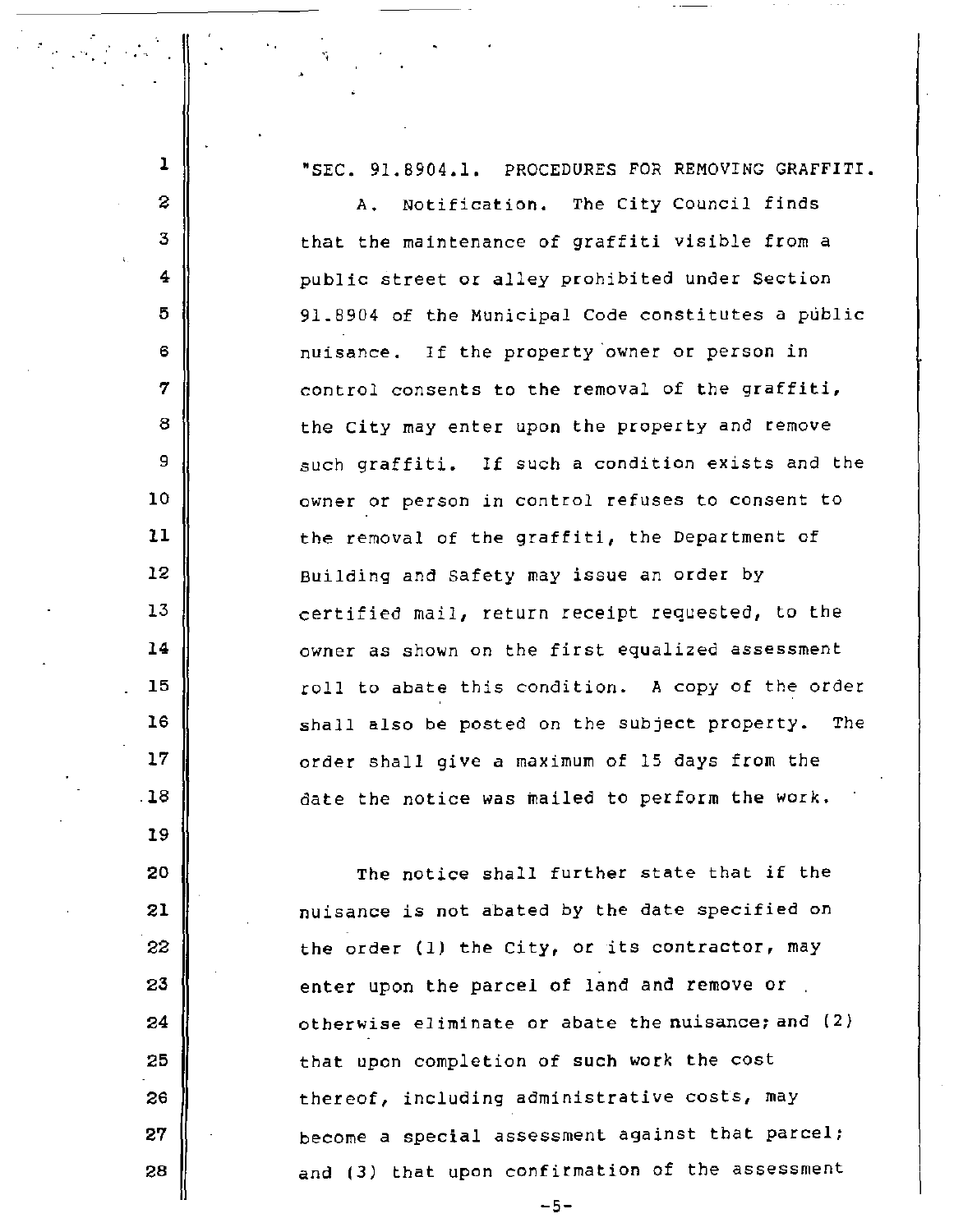and recordation of that order, as provided by Section 91.8906, a lien may attach to the parcel to be collected on the next regular property tax bill levied against the parcel. The notice may be combined with an order issued pursuant to Sections 91.8101 and 91.8903.

 $\overline{\bullet}$   $\overline{\bullet}$ 

•.·

1

2

3

4

5

6

7

8

9

10

11

12

13

14

15

16

17

16

19

20

21

22

23

24

25

26

27

28

B. Abatement by the City. In the event the nuisance is not removed or otherwise eliminated or abated by the date specified in the notice, the City, or its contractor, may enter upon the parcel and remove or eliminate the nuisance. Abatement may be accomplished by contract or work order and may be performed by a private contractor submitting a competitive sealed bid, a public entity performing under a Memorandum of Understanding or by means of an Annual Awarded Contract.

For the purposes of this section, an Annual Awarded Contract shall mean one or more 12-month contracts awarded by the Department after competitive bidding. The contracts may be based upon both stipulated prices and unit cost for the fencing of vacant property that is repeatedly used for dumping or illegal purposes; for the securing of vacant buildings open to unauthorized entry; for the removal of debris, rubbish,

-6-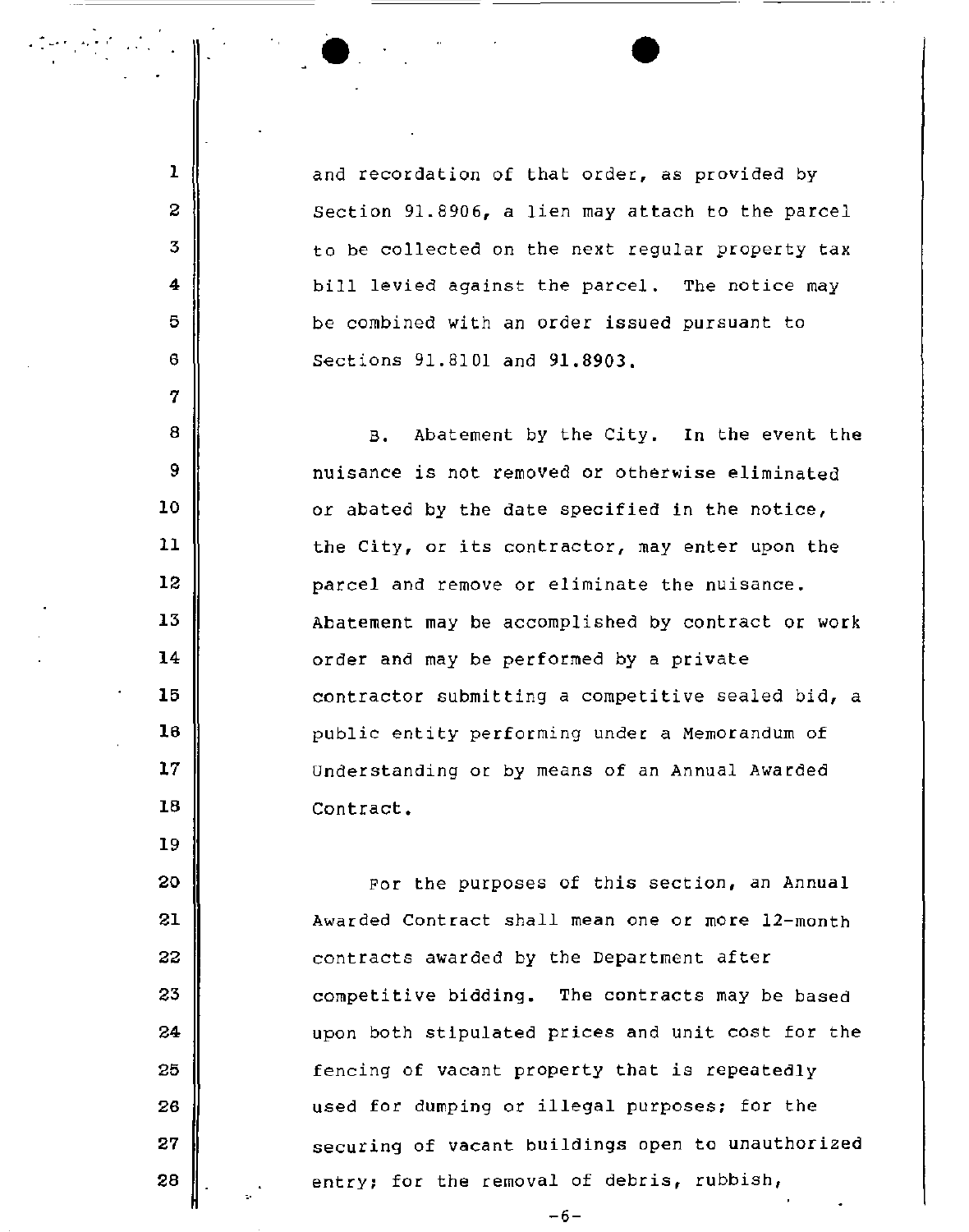excessive vegetation or similar nuisance conditions on property containing a vacant building, when and as directed by the Department by means of a work order. No work order shall be executed except in conjunction with the necessary contract or contracts.

 $\bullet$ 

. . .,  $\frac{1}{2}$ 

1

2

3

4

6

6

7

a

9

10

11

12

13

14

16

16

17

18

19

20

21

22

23

24

26

26

27

28

If abatement is performed by a City Department other than the Department of Building and Safety, the Department of Building and Safety shall bill the owner for the cost of removal, or other elimination or abatement of the nuisance, including administrative costs. An itemized written report showing the date and cost of abatement work done by the City or its contractor, together with a proposed assessment with respect to the parcel involved, shall be submitted to the Department of Building and Safety. Payment for the cost of abatement and recovery of the cost from the property owner shall be pursuant to Section 91.8906.

If graffiti is again present, the Department may, upon three days notice to the owner, execute a contract or work order to have the required work performed by one of the methods provided by this section.

-7-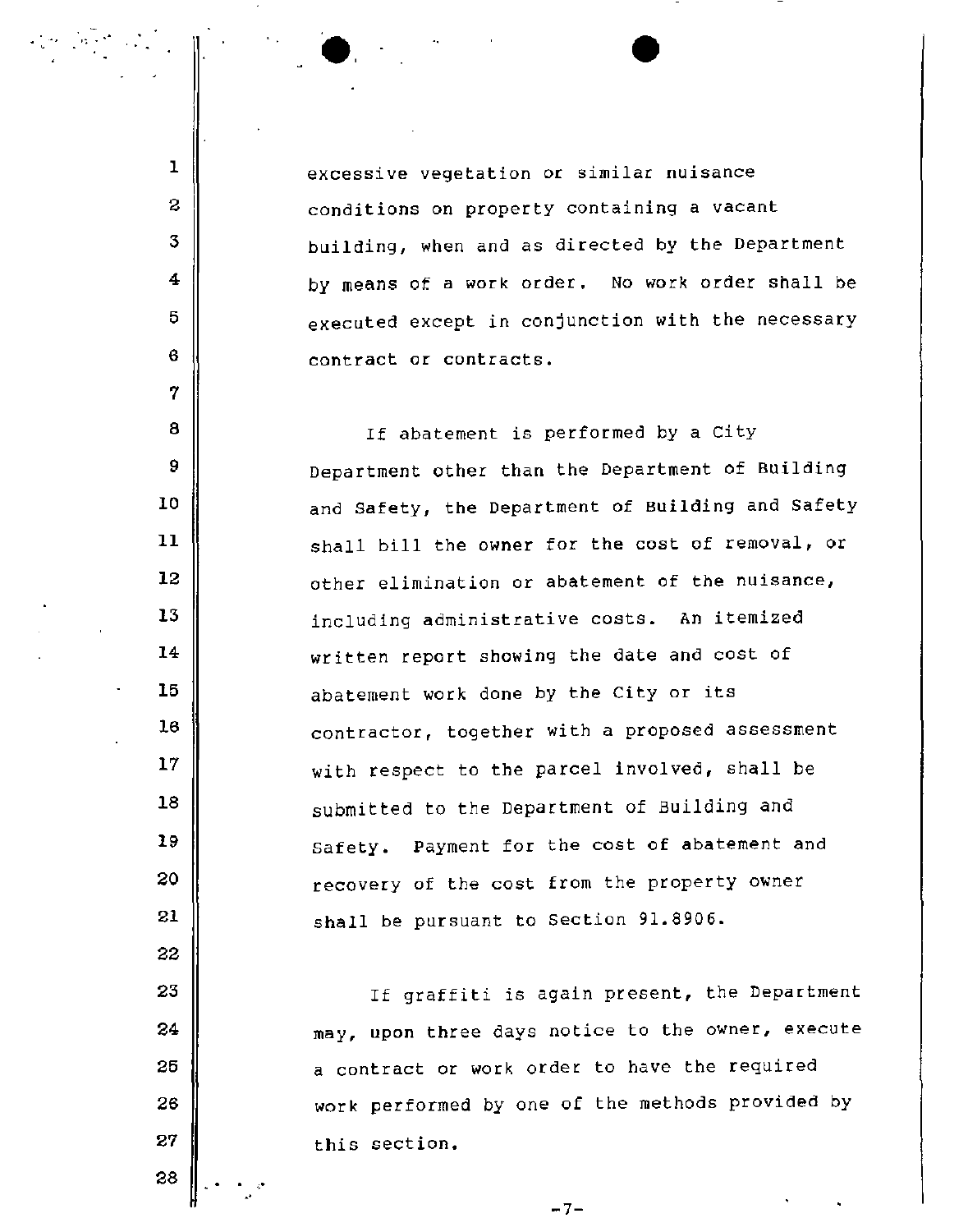The cost of performing the work may be paid from the "Repair and Demolition Fund" as established in Section 91.8906 of this Division. Further, the provisions of Subsection (d), (e), and (f) of Section 91.8903 shall apply to this Section,

 $\bullet$ 

1

2

3

4

5

6

7

8

9

10

11

12

13

15

16

17

18

19

20

21

22

23

24

25

26

27

28

•

The above abatement procedures are in addition to any other remedy at law the Department may choose to pursue to eliminate the nuisance conditions."

 $14$  Los Angeles Municipal Code is amended to read as follows: Sec. 6. Subsection (e) of Section 91.1707 of the

> "(e) Walls. In residential buildings containing habitable rooms, any room the enclosing walls of which are below adjacent ground level and which are retaining earth or adjacent to a planter area shall be dampproofed in a manner approved by the Department.

In all buildings, except detached one and two family dwellings and their accessory buildings, the first nine feet, measured from grade, of exterior walls and doors shall be built and maintained with a graffiti resistant finish

 $-8-$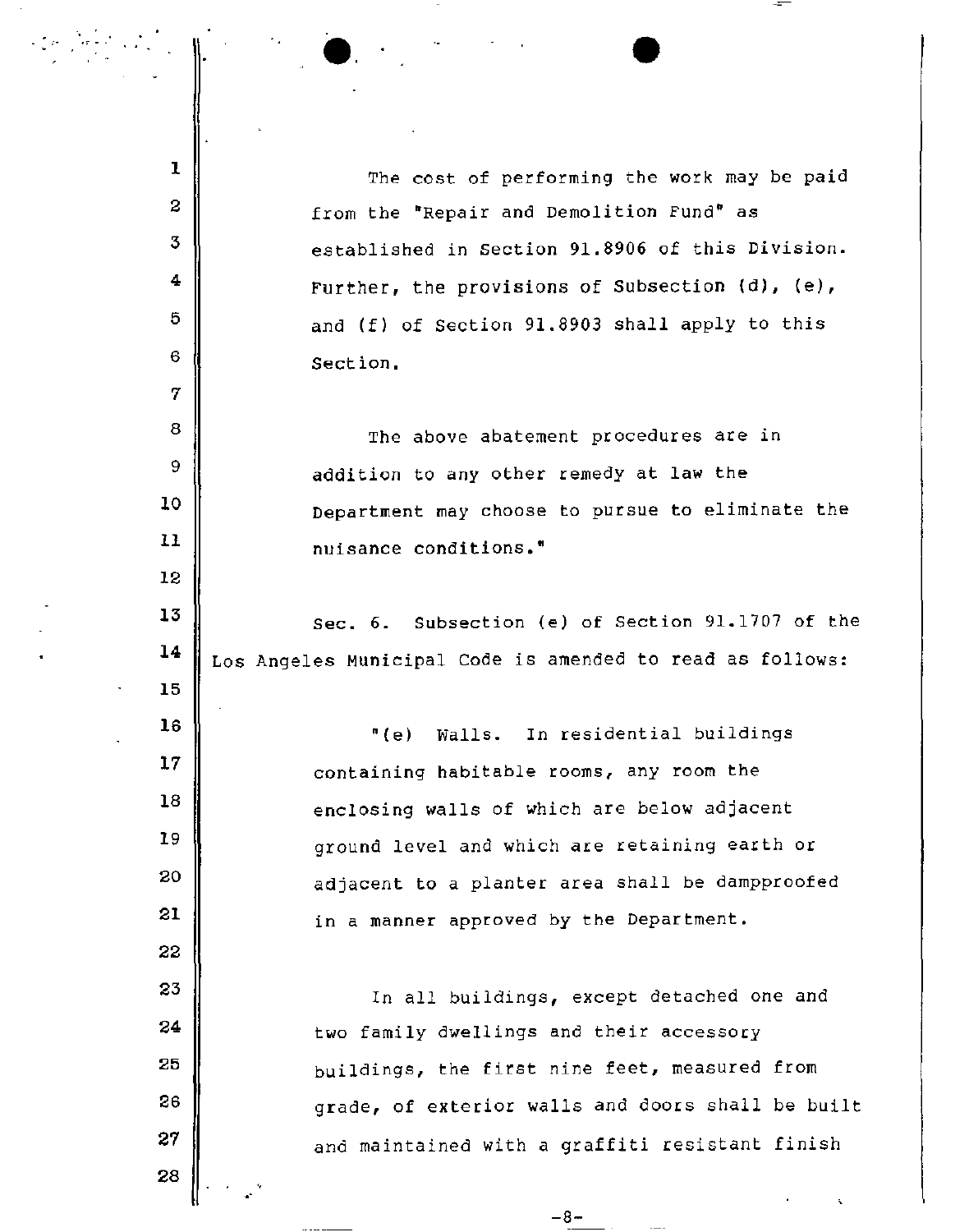| $\mathbf 1$                  |               | consisting of either a hard smooth impermeable  |
|------------------------------|---------------|-------------------------------------------------|
| $\mathbf 2$                  |               | surface such as ceramic tile, baked enamel or a |
| $\overline{3}$               |               | renewable coating of an approved anti-graffiti  |
| $\overline{\mathbf{4}}$      |               | material or a combination of both."             |
| $\bf 5$                      |               |                                                 |
| $\pmb{6}$                    |               |                                                 |
| 7                            |               |                                                 |
| $\bf8$                       |               |                                                 |
| 9                            |               |                                                 |
| 10                           |               |                                                 |
| 11                           |               |                                                 |
| 12                           |               |                                                 |
| 13                           |               |                                                 |
| 14                           |               |                                                 |
| 15                           |               |                                                 |
| ${\bf 16}$<br>$\mathfrak{r}$ |               |                                                 |
| 17                           |               |                                                 |
| 18                           |               |                                                 |
| 19                           |               |                                                 |
| 20                           |               |                                                 |
| 21                           |               |                                                 |
| 22                           |               |                                                 |
| 23                           |               |                                                 |
| 24                           |               |                                                 |
| 25                           |               |                                                 |
| 26                           |               |                                                 |
| 27                           | #5034S        |                                                 |
| 28                           | ę<br>A)<br>J. |                                                 |

1999 - Paul Barnett, amerikansk medaljski politik († 1939)<br>1909 - Johann Barnett, amerikansk medaljski politik<br>1909 - Paul Barnett, amerikansk medaljski politik († 1909)

Ń,